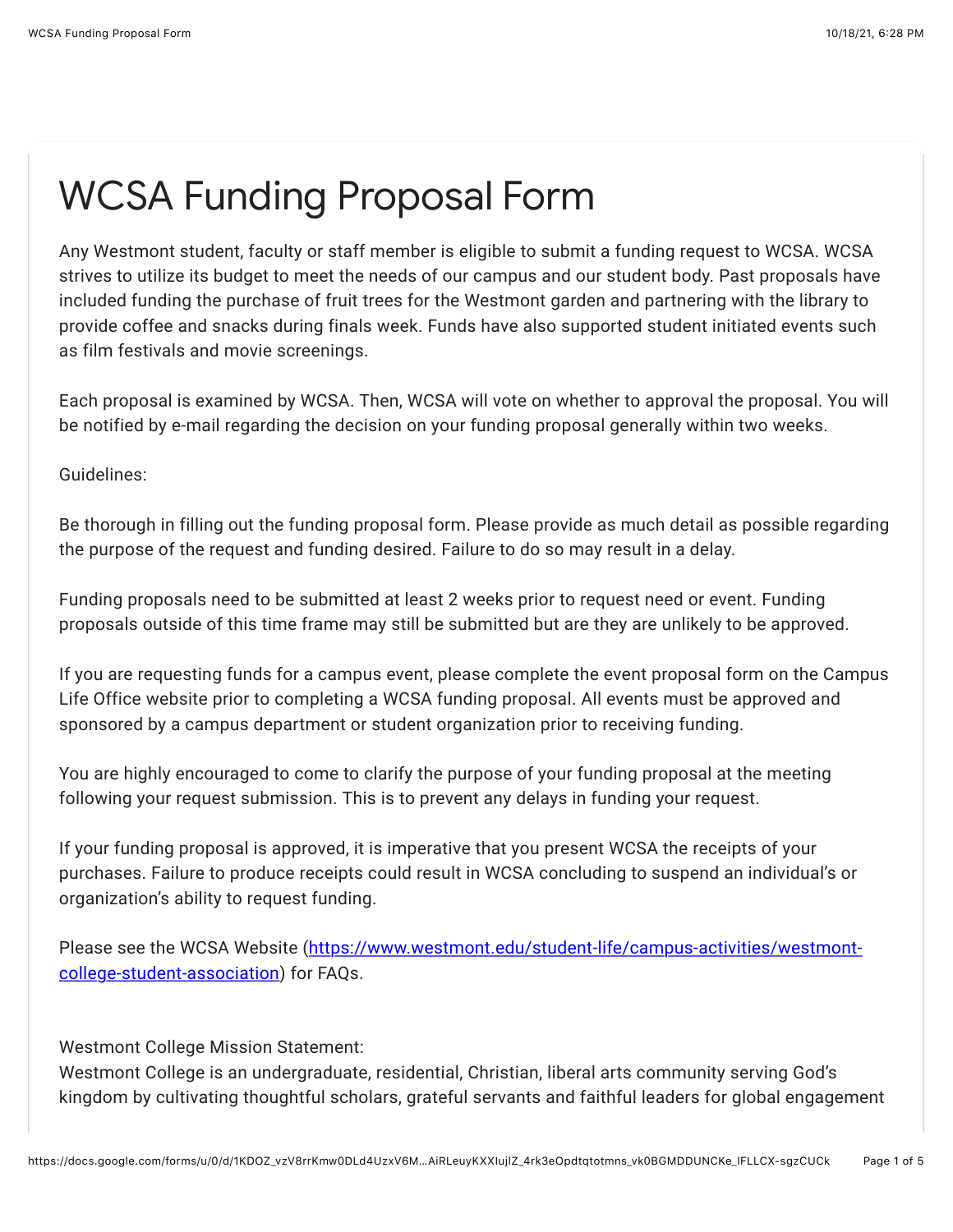with the academy, church and world.

WCSA Mission Statement:

WCSA is the voice that represents the diverse views, beliefs, needs, and desires of our student body. We seek to unify faculty, staff, administration, and students by promoting communication and initiating change at Westmont College.

Group Name \*

First Generation Student Club

Contact Person \*

Sonya Welch or Christen Foell

Contact Email \*

swelch@westmont.edu, cfoell@westmont.edu

Project Name \*

First Generation Events

Department Affiliation \*

Center for Student Success, Gaede Institution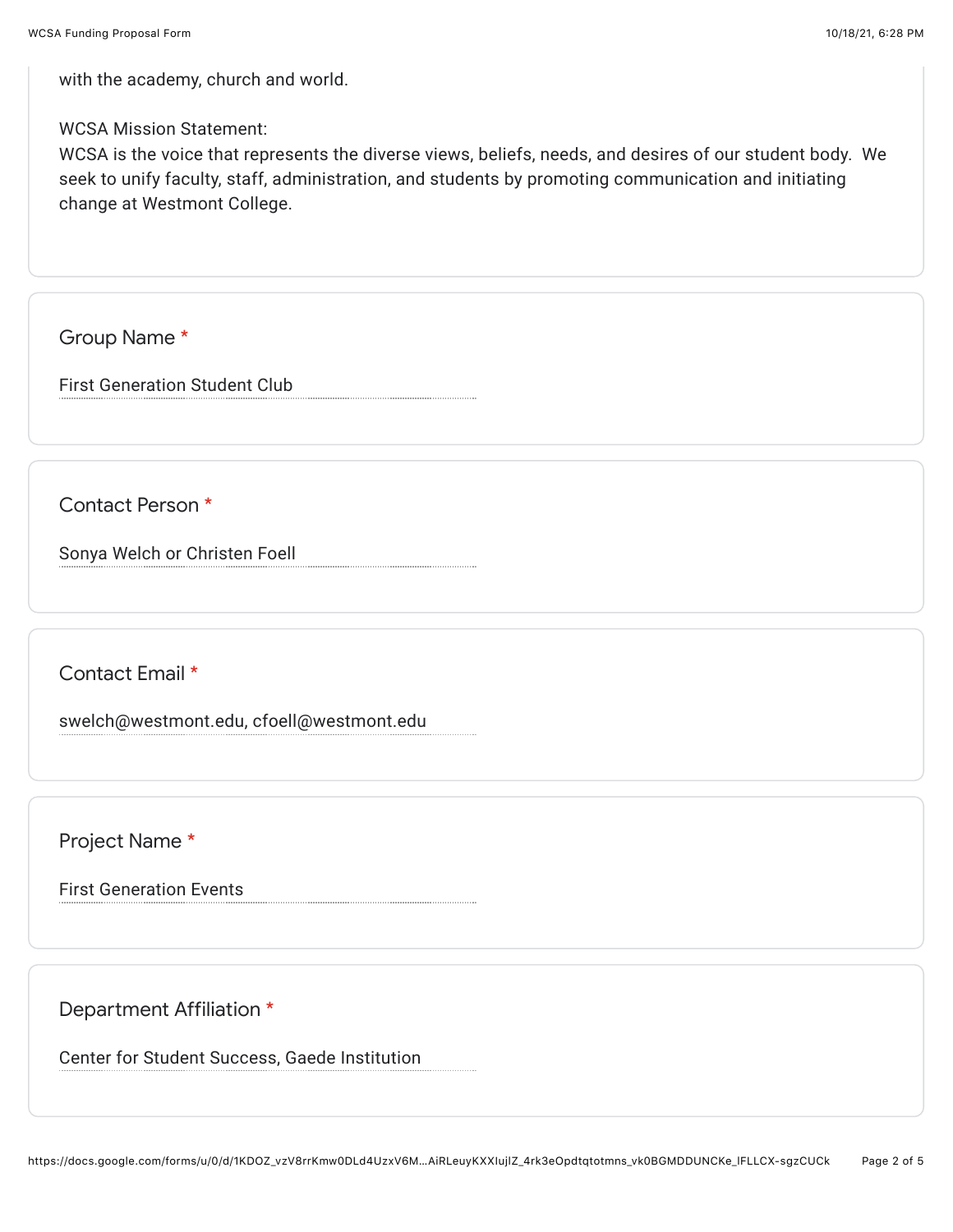Yes

 $\bigcirc$ 

No

| Proposal Date *                                 |  |  |  |
|-------------------------------------------------|--|--|--|
| MM DD<br>YYYY                                   |  |  |  |
| 09 / 16 / 2021                                  |  |  |  |
|                                                 |  |  |  |
|                                                 |  |  |  |
| Project Date *                                  |  |  |  |
| MM DD<br><b>YYYY</b>                            |  |  |  |
| 05 / 06 / 2022                                  |  |  |  |
|                                                 |  |  |  |
|                                                 |  |  |  |
| Is the event open to the entire student body? * |  |  |  |

| Has your group submitted a funding proposal before? * |  |  |  |  |
|-------------------------------------------------------|--|--|--|--|
| Yes                                                   |  |  |  |  |
| No                                                    |  |  |  |  |
|                                                       |  |  |  |  |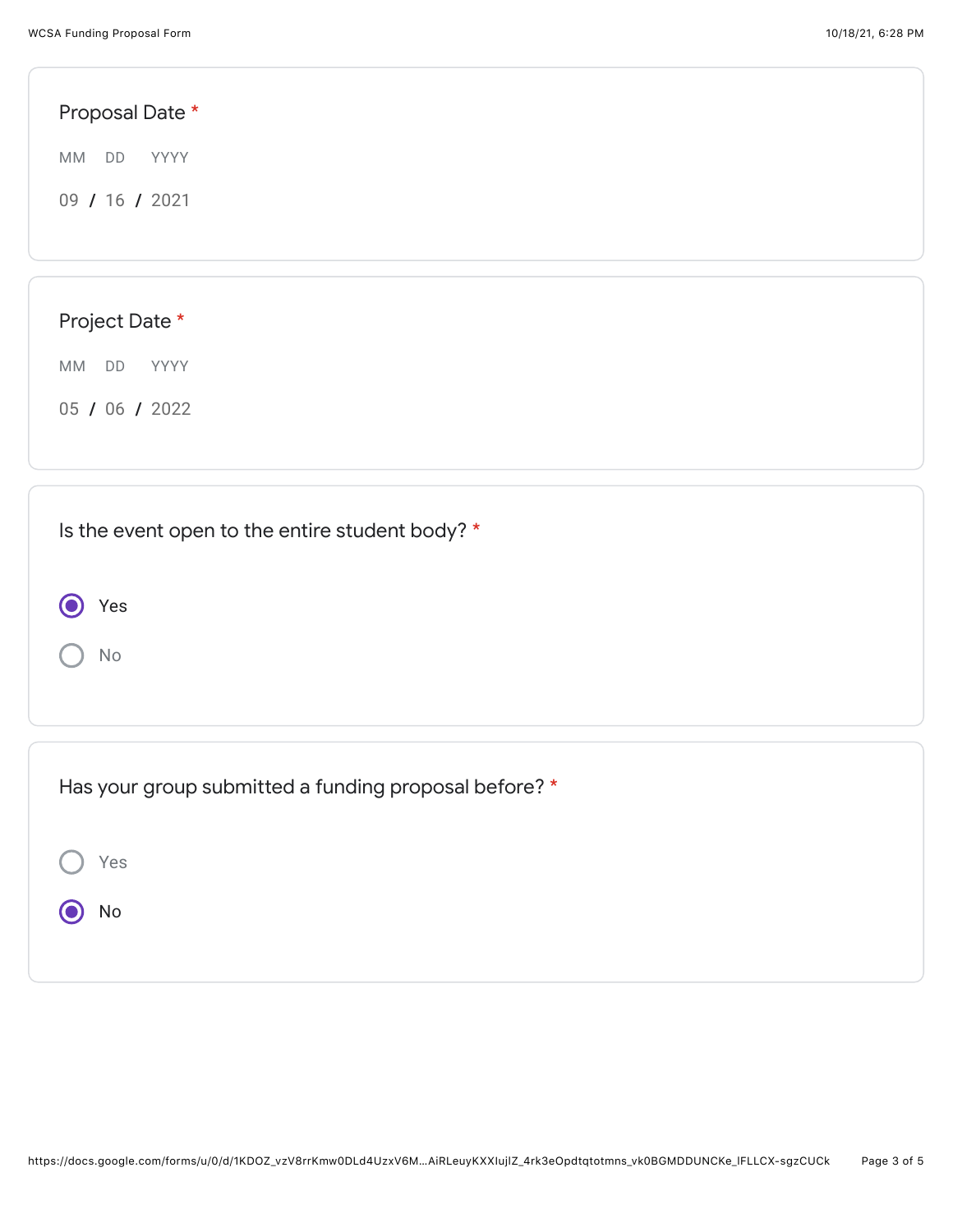If yes, when?

Describe the nature of your project (Target population, number of students involved, length of project, etc.) \*

Even though we don't have an active First-Generation Club, we see the importance of hosting events for first-generation students to support them during their academic journey.

What do you hope to achieve with this project? \*

We hope to achieve a sense of celebration for our first-generation students. These events would be an opportunity to meet other first-generation students and staff/faculty that also identify as first-generation students. We see these events as a way for staff/faculty to build relationships with our students to create a supportive network.

How much money are you requesting from WCSA? Please provide an itemized budget (item, price, and total amount). \*

500.00 to provide food for monthly meetings and \$800.00 for November 8th. November 8th is National First Generation College Student Day, which we would like to celebrate our own first-generation Westmont students.